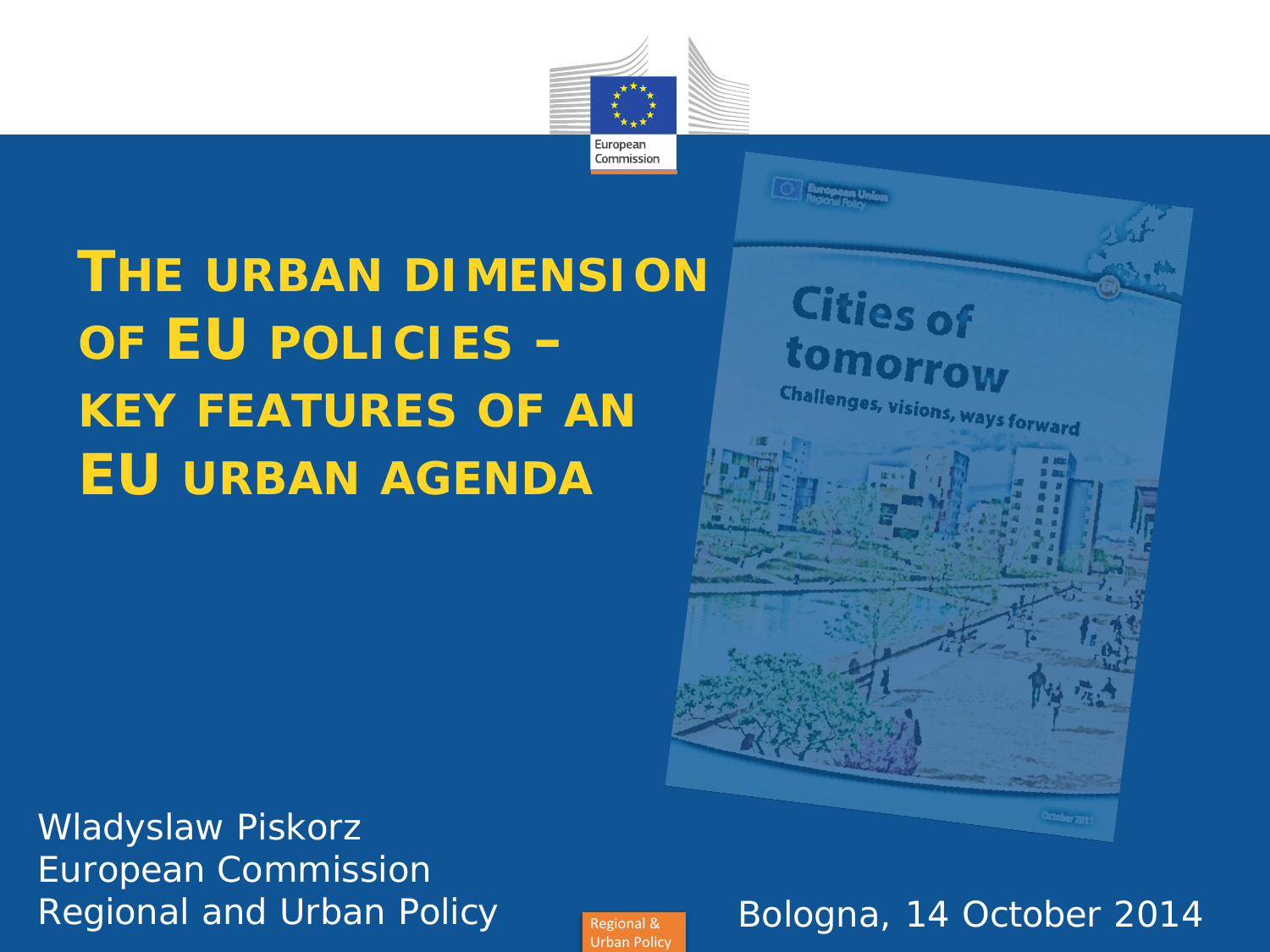

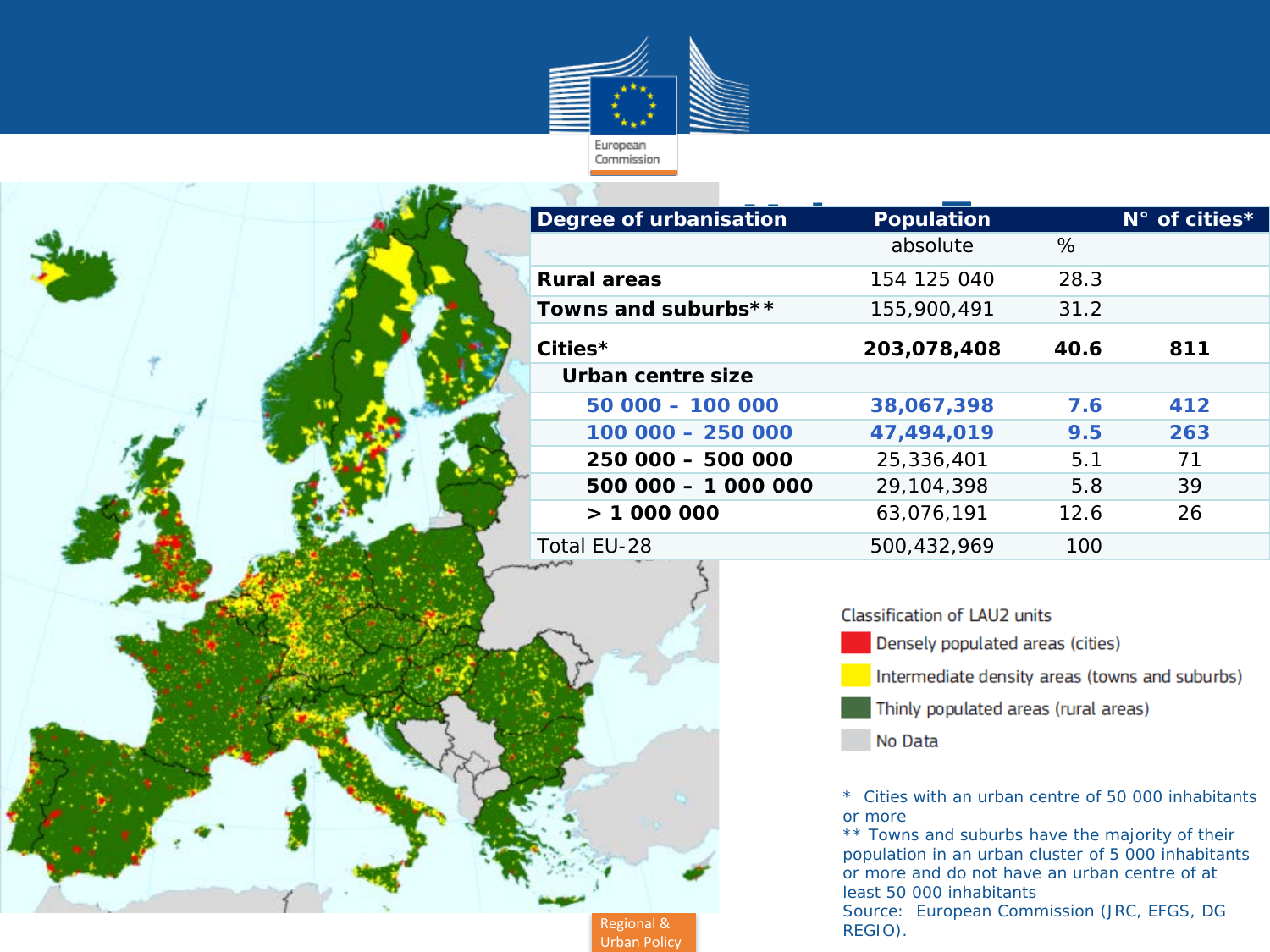

#### **Cities and territorial development**

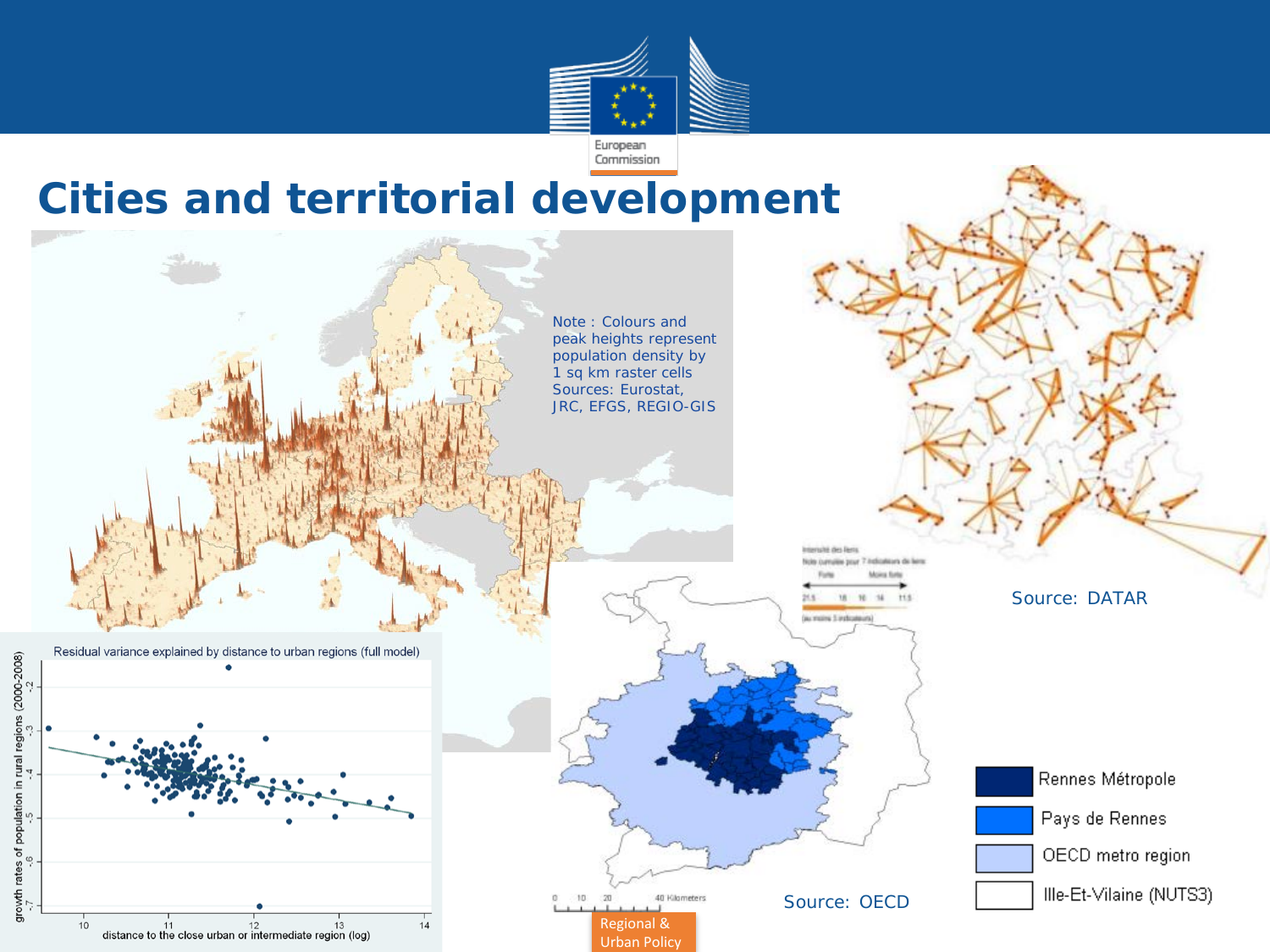

## **A European model of urban development**

- **Shared visions and principles…**
	- …of urban development [Leipzig Charter, Toledo Declaration] **Challenges, visions, ways forward**
	- …of territorial development [Territorial Agenda 2020]
- **Territorial Cohesion objective**
- **Charter of Fundamental Rights of the European Union + the European Social Model + ….**

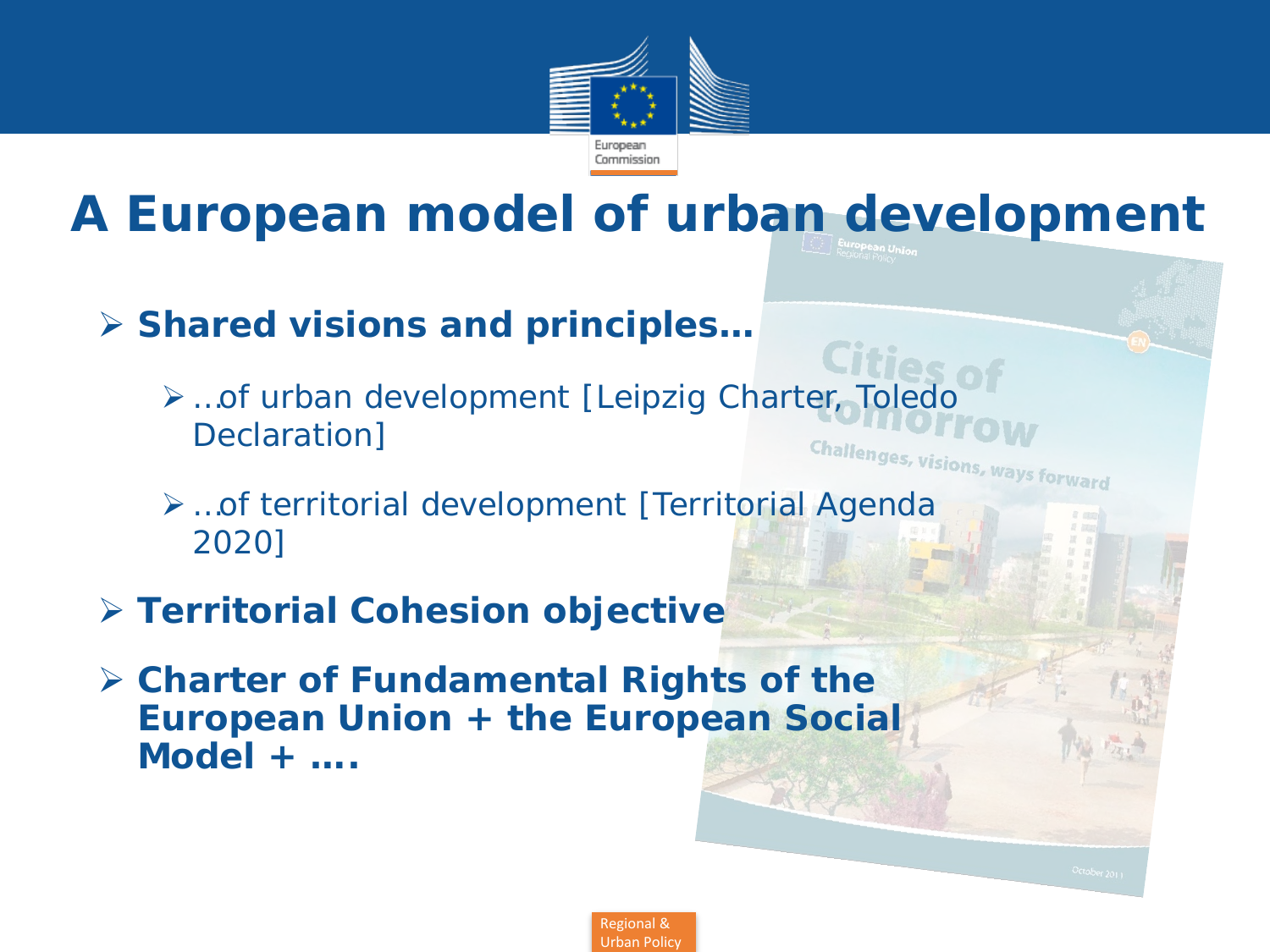

#### **EU urban agenda - what is the issue?**

Europe continues to be faced with challenges related to the economy, the climate, the environment, and society at large: *most have a strong urban dimension*

- manifest themselves in and around cities *e.g., poverty, social and spatial segregation; environmental degradation;* or
- find their solutions in and through cities *e.g., resource efficiency; CO2 neutral economy; economic development and innovation; social innovation and integration*

#### BUT

• *Policy response at European and national level has been slow and piecemeal - many but poorly integrated sectoral initiatives.*



 $\mathbf{L}$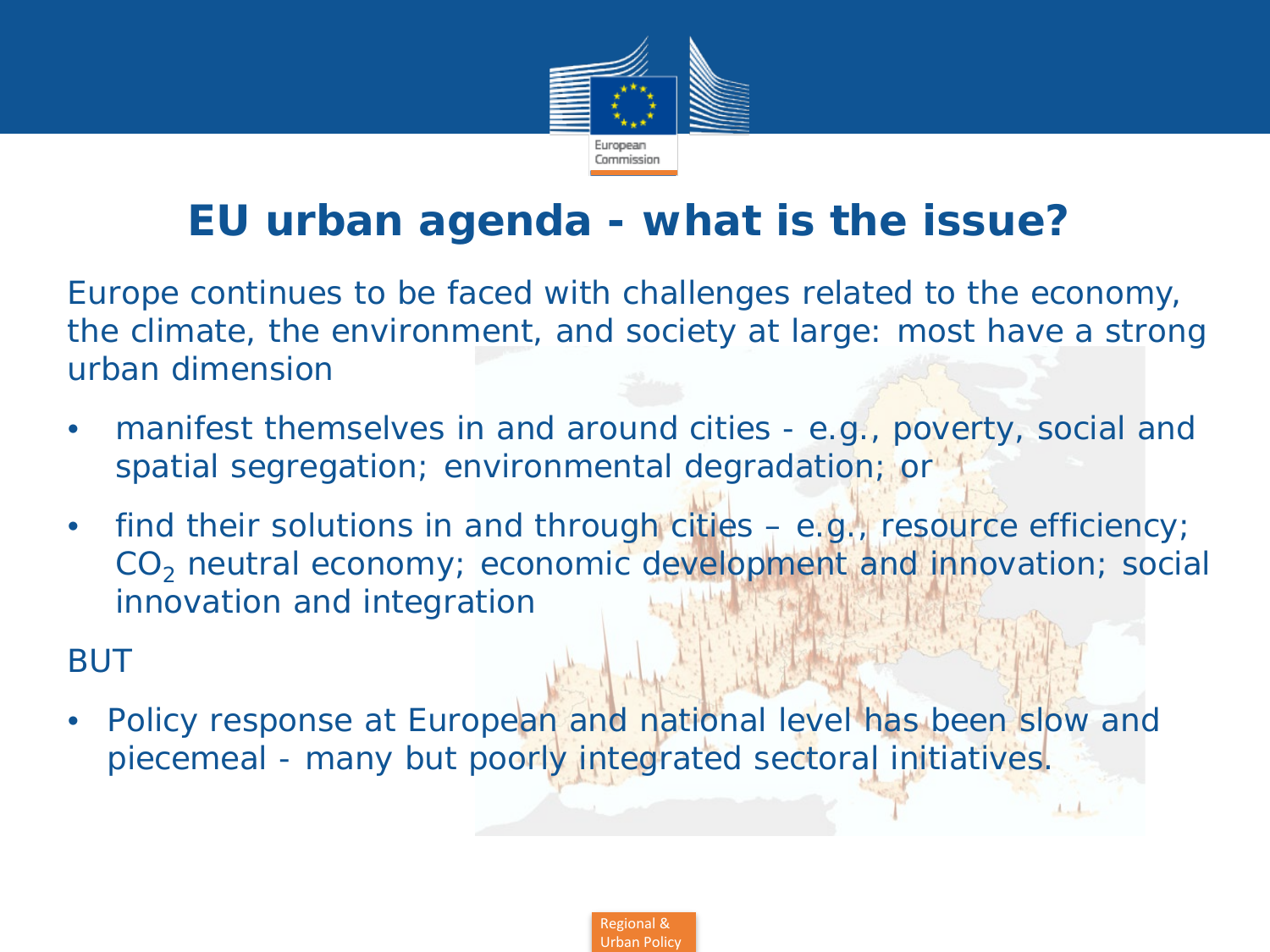

## **EU focus on cities and urban development**

| <b>DG/ Agency</b>                                  | Policy/<br>regulation | <b>Targeting</b><br>cities/ local | <b>Local</b><br>projects | Studies/<br>research | <b>Tools</b> |
|----------------------------------------------------|-----------------------|-----------------------------------|--------------------------|----------------------|--------------|
| <b>Climate Action</b>                              | X                     | X                                 |                          | X                    | X            |
| <b>Competition</b>                                 | X                     |                                   |                          |                      |              |
| <b>Communic. Networks, Content</b><br>& Technology | X                     | X                                 | X                        | X                    | X            |
| <b>Education and Culture</b>                       | X                     | X                                 |                          |                      |              |
| <b>European Environment Agency</b>                 |                       |                                   |                          | X                    | X            |
| <b>Employment, Social Affairs</b>                  | X                     | X                                 | X                        |                      |              |
| and Inclusion                                      |                       |                                   |                          |                      |              |
| <b>Energy</b>                                      | X                     | X                                 | X                        |                      | X            |
| <b>Environment</b>                                 | X                     | X                                 | X                        | X                    | X            |
| <b>Eurostat</b>                                    |                       | X                                 |                          | X                    |              |
| <b>Home Affairs</b>                                | X                     | X                                 | X                        |                      | X            |
| <b>Joint Research Centre</b>                       | X                     |                                   |                          | X                    | X            |
| <b>Justice</b>                                     | X                     | X                                 |                          |                      |              |
| <b>Mobility and Transport</b>                      | X                     | X                                 | X                        |                      | X            |
| <b>Regional and Urban Policy</b>                   | X                     | X                                 | X                        | X                    | X            |
| <b>Research and Innovation</b>                     | X                     |                                   |                          | X                    |              |
| <b>Health and Consumers</b>                        | X                     | X                                 |                          |                      |              |
| Regional &<br><b>Urban Policy</b>                  |                       |                                   |                          |                      |              |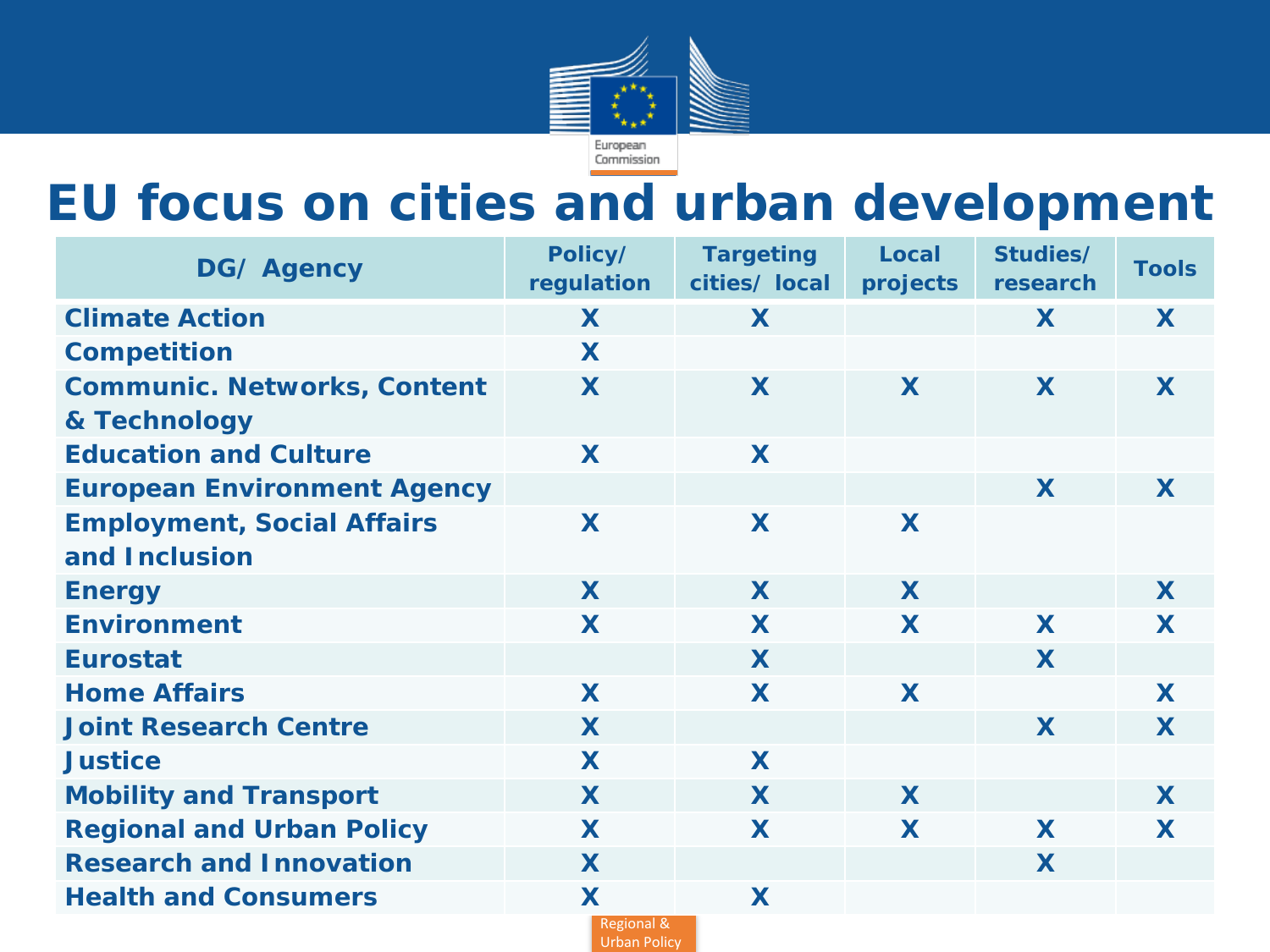

# **DG Regional and Urban Policy**

- *Recognition of importance of*
	- **sub-regional level**
	- **Urban areas** and **cities** (non-rural areas)
- *Need for coherence and transparency*
- *Emphasise on DG REGIO's coordinating role*
- *Towards an EU urban agenda?*

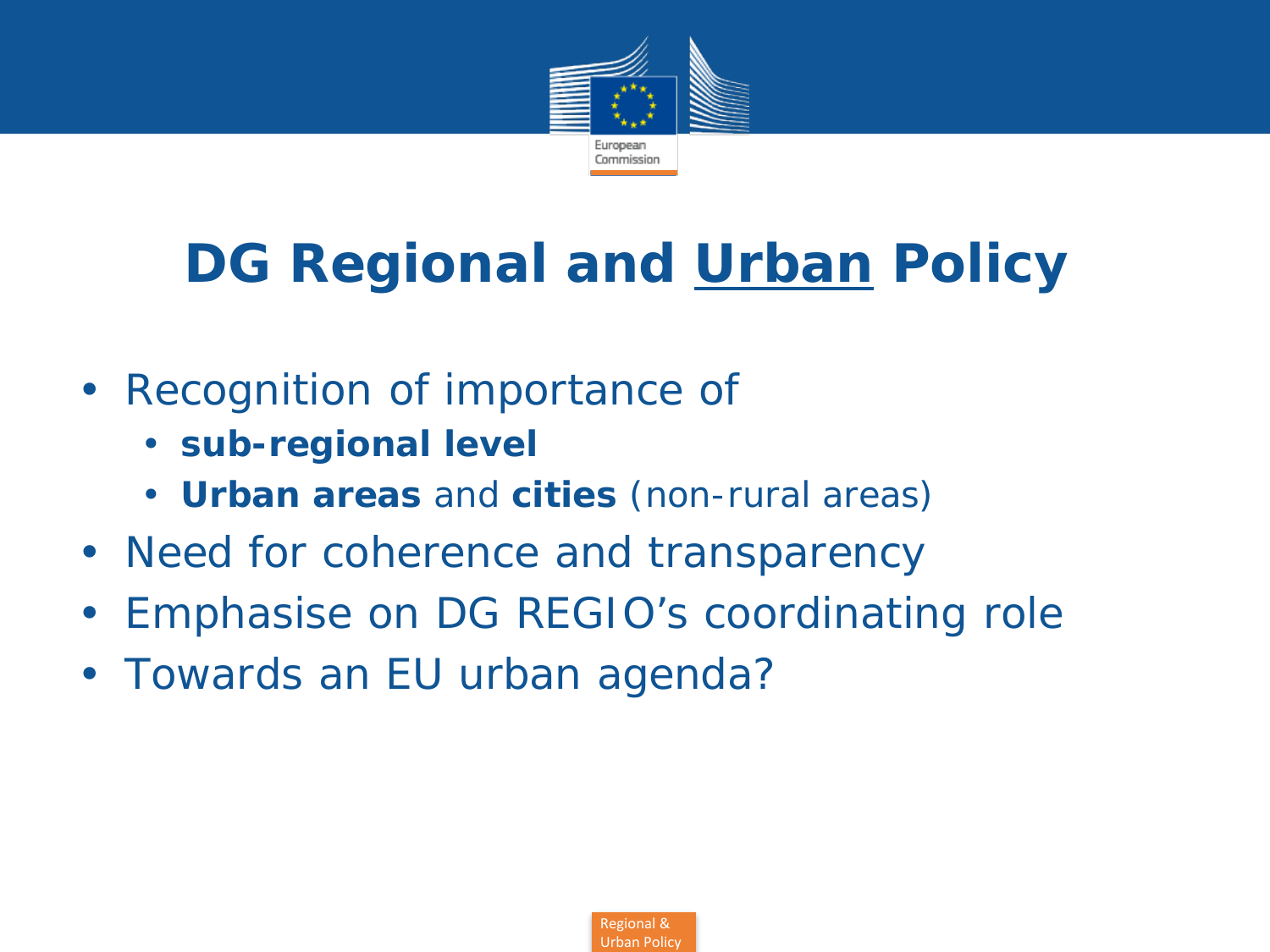

# **CITIES Cities of Tomorrow: Investing in Europe** Brussels, 17-18 February 2014

 **Response to the calls for an EU urban agenda** from Member States, the European Parliament, UN HABITAT, the Committee of the Regions, city stakeholder organisations

#### **Debating at European level**

- *the urban dimension of EU policymaking*
- *cities' key role for EU & national policy implementation.*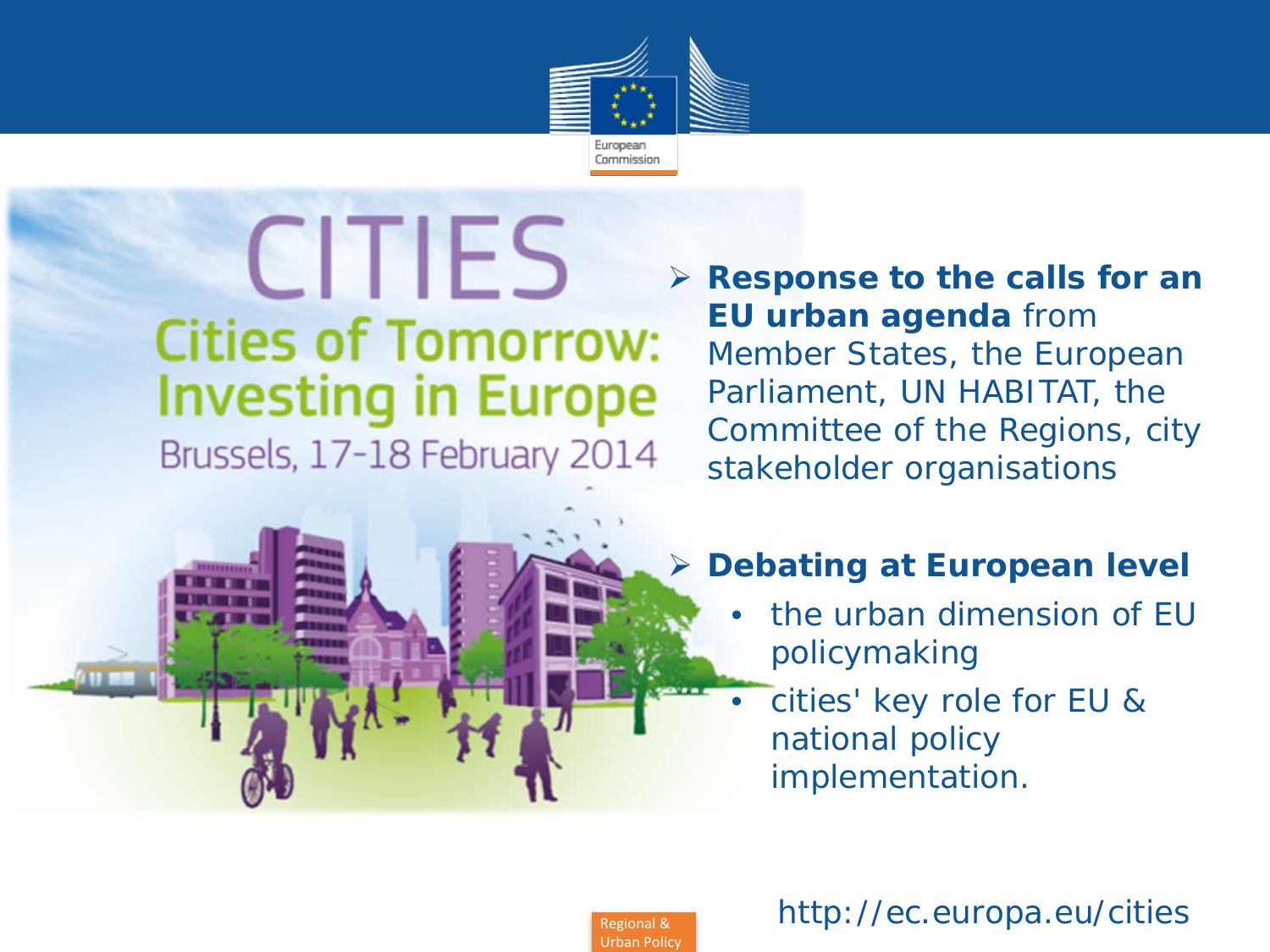

### **Strong demand for an EU urban agenda**

- increase the **quality, efficiency** and **effectiveness of policies**  through
	- o *better coordination* of policies, actors and governance levels; *and*
	- o *better understanding* of urban development contexts in the conception and implementation of policies
- strengthen *cities' engagement and ownership* of EU and national policymaking and implementation, especially Europe 2020
- support *cities' capacity for transition and structural change* to ensure viable urban economies and a socially, environmentally and territorially sustainable development of urban areas
- *Framework for action; Flexibility; No new legislation; Subsidiarity*

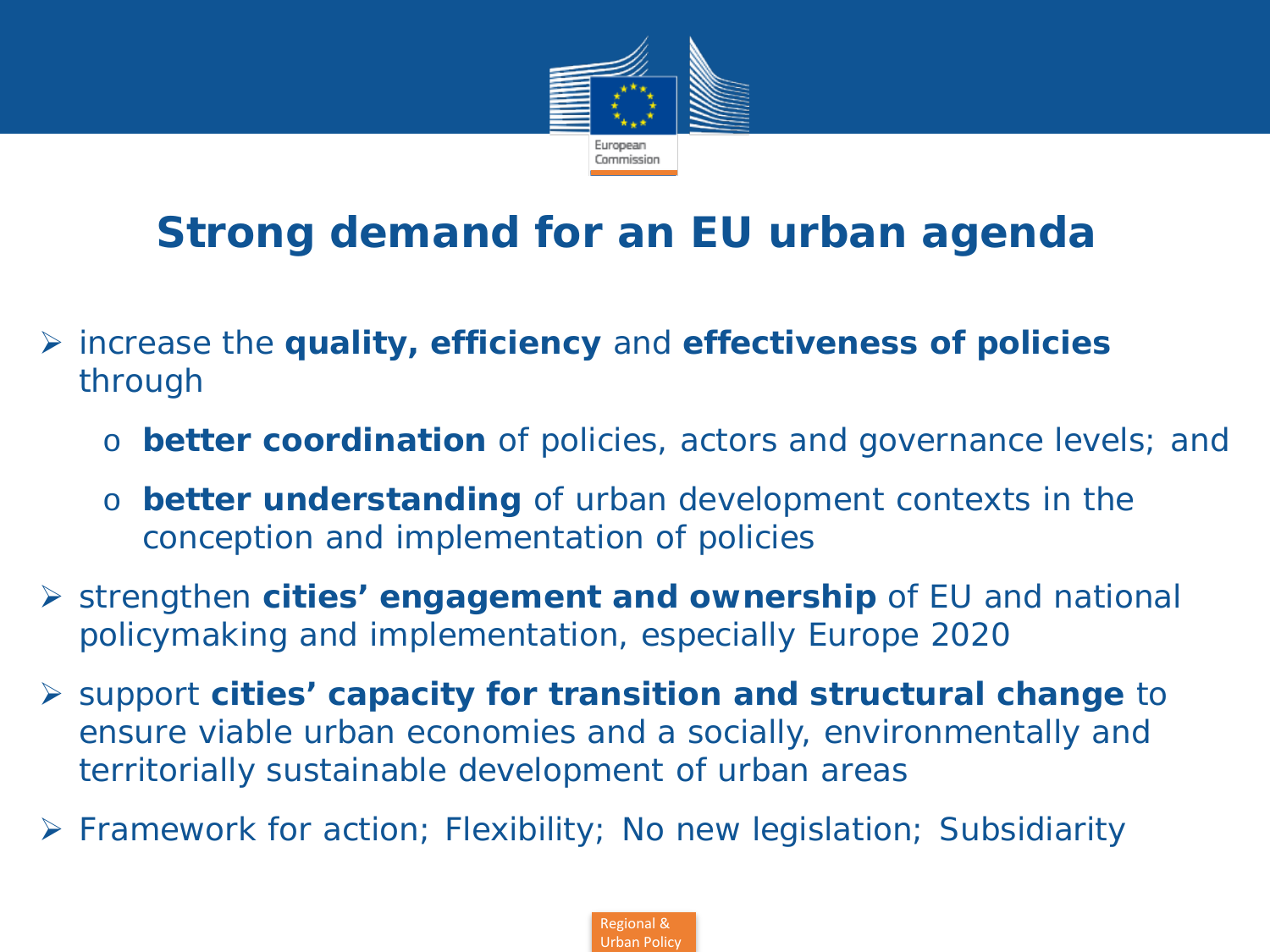

#### **Problematic issues?**

- **Defining an EU urban agenda**
- **EU vs European urban agenda?**
- **Role of different governance levels?**
- **Urban vs. Territorial Agenda?**
- **Is small vs. big cities an issue?**
- **Role of cities for territorial development?**
- **Urban poverty**
	- o Address causes or treat symptoms?
	- o Policies at what level?
	- o What is the urban dimension of poverty?
	- o …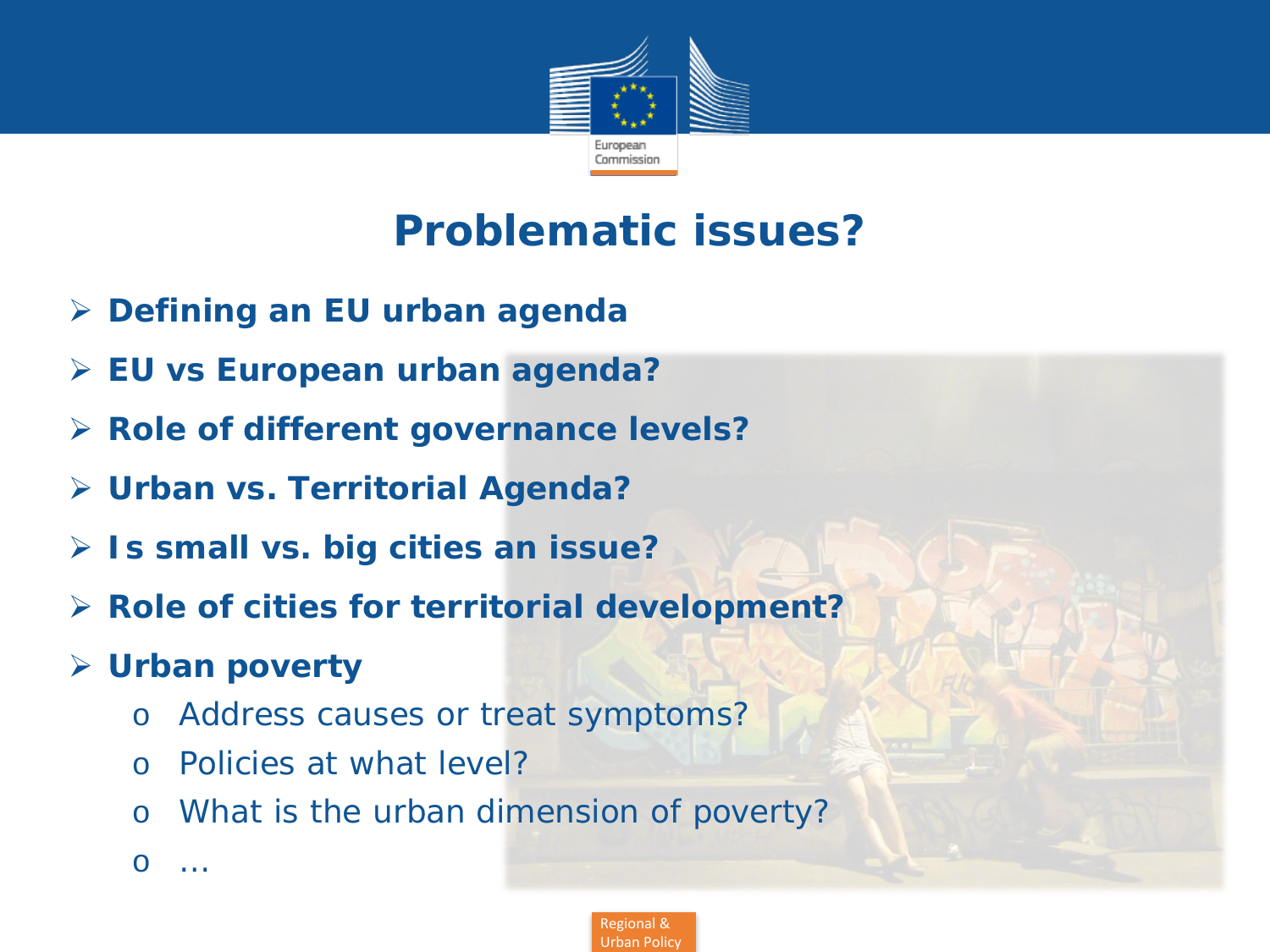

**Public consultation on an EU urban agenda**

- The Communication *"THE URBAN DIMENSION OF EU POLICIES – KEY FEATURES OF AN EU URBAN AGENDA"* launching a public consultation on the EU urban agenda was adopted on July 18th
- $\triangleright$  The communication sets out (i) the current urban situation in the EU; (ii) urban policy in Europe; (iii) the calls for an EU urban agenda; (iv) the global dimension of urban development; and (v) the potential ways forward with questions for consultation.
- The public consultation is open until **Friday September 26th**.

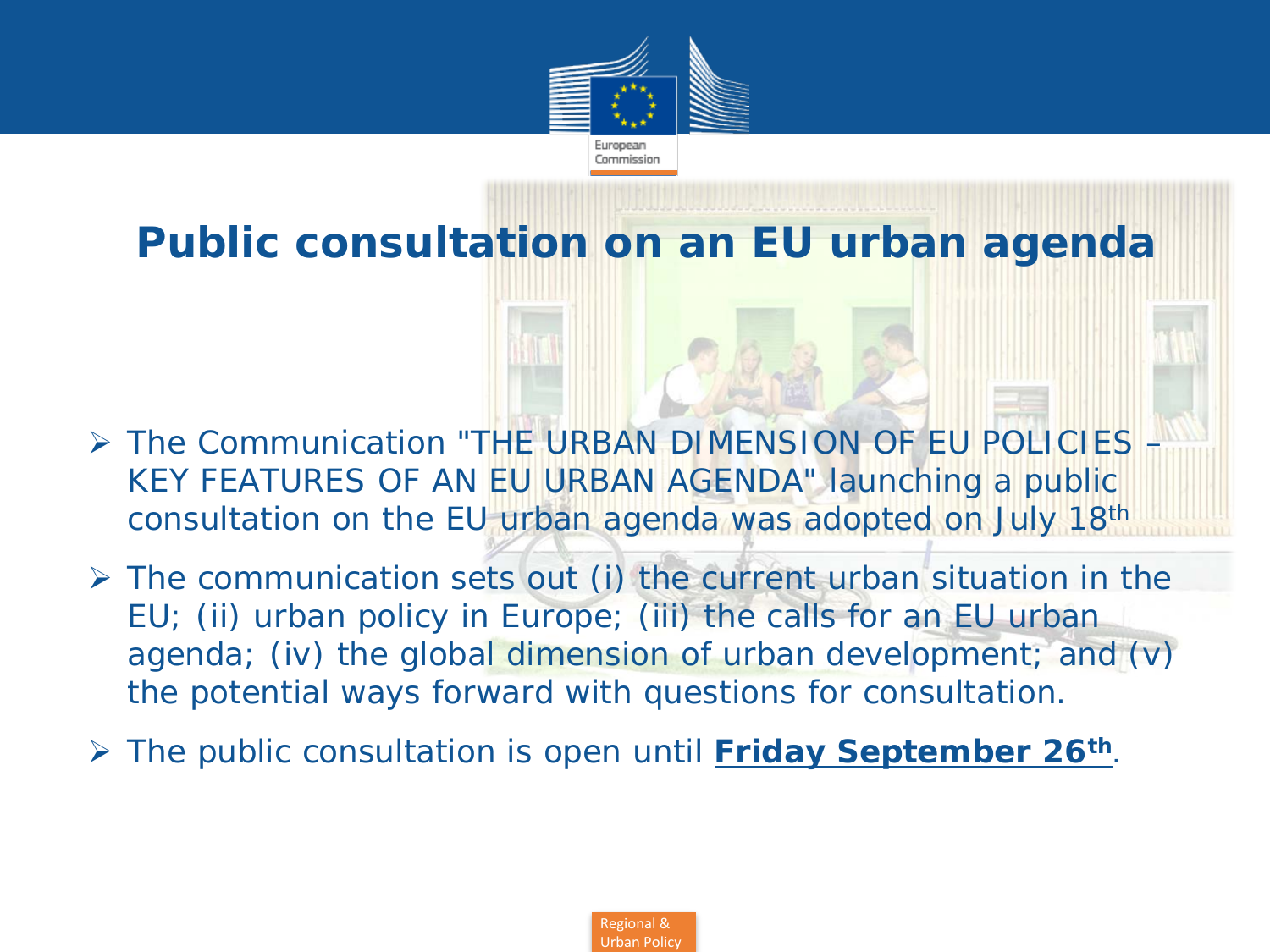

#### **Questions for consultation**

- 1. What are the main rationales for an EU urban agenda? Where can EU action bring most added value? What elements of urban development would benefit from a more concerted approach between different sectors and levels of governance?
- 2. Should an EU urban agenda focus on a limited number of urban challenges? Or, should an EU urban agenda provide a general framework to focus attention on the urban dimension of EU policies across the board, strengthening coordination between sectoral policies, city, national and EU actors?
- 3. Is the European model of urban development as expressed in "Cities of Tomorrow" a sufficient basis to take the work on the EU urban agenda further?

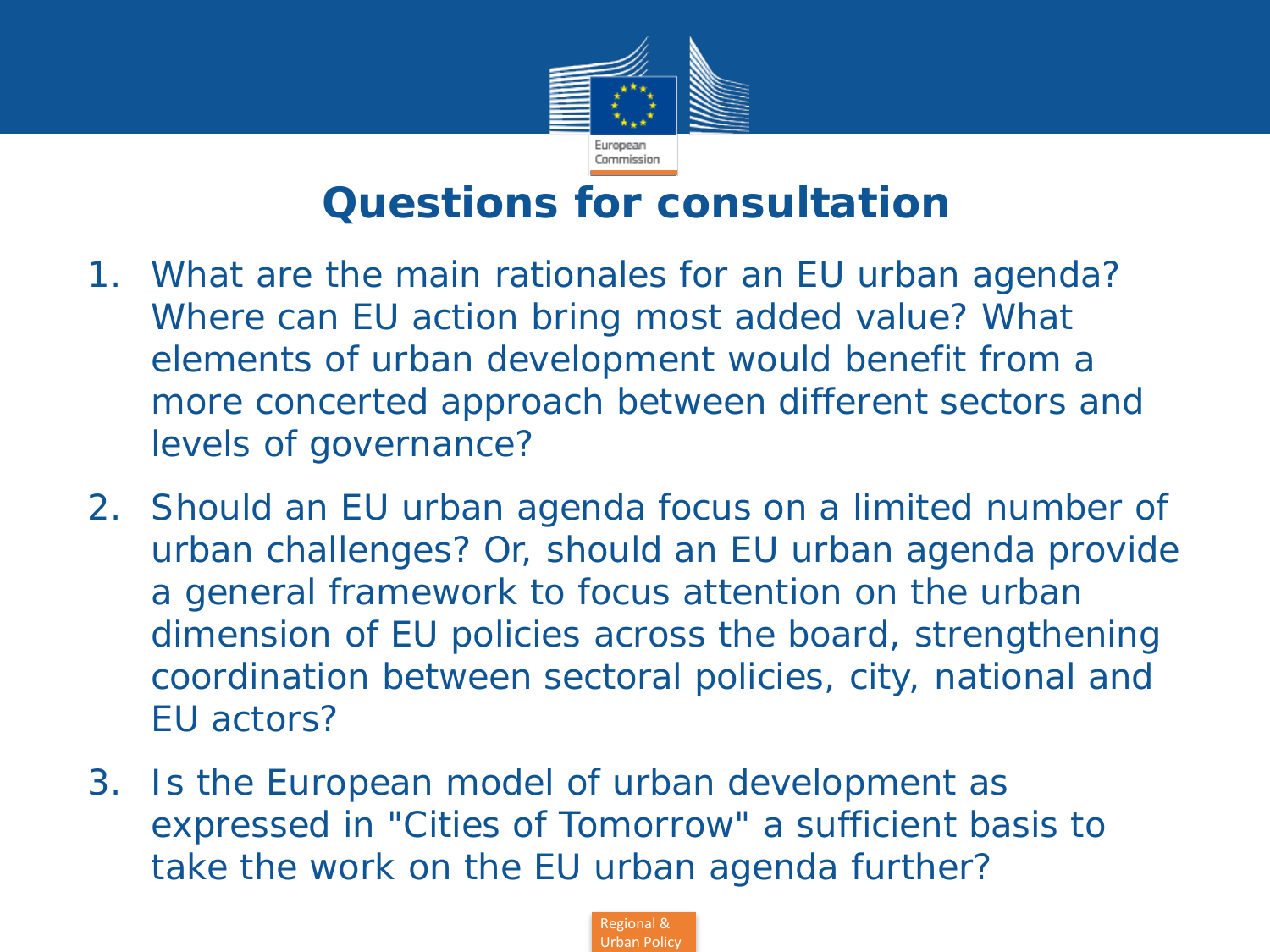

#### **Questions for consultation (cont.)**

- 4. How can urban stakeholders better contribute to the policy development and implementation processes at EU level? Do cities need to be more involved in policymaking at regional, national and EU level? How?
- 5. What are the best ways to support a stronger urban and territorial knowledge base and exchange of experience? What specific elements of the knowledge base need to be strengthened in order to better support policymaking?
- 6. What should be the roles of the local, regional, national and EU levels in the definition, development and implementation of an EU urban agenda?

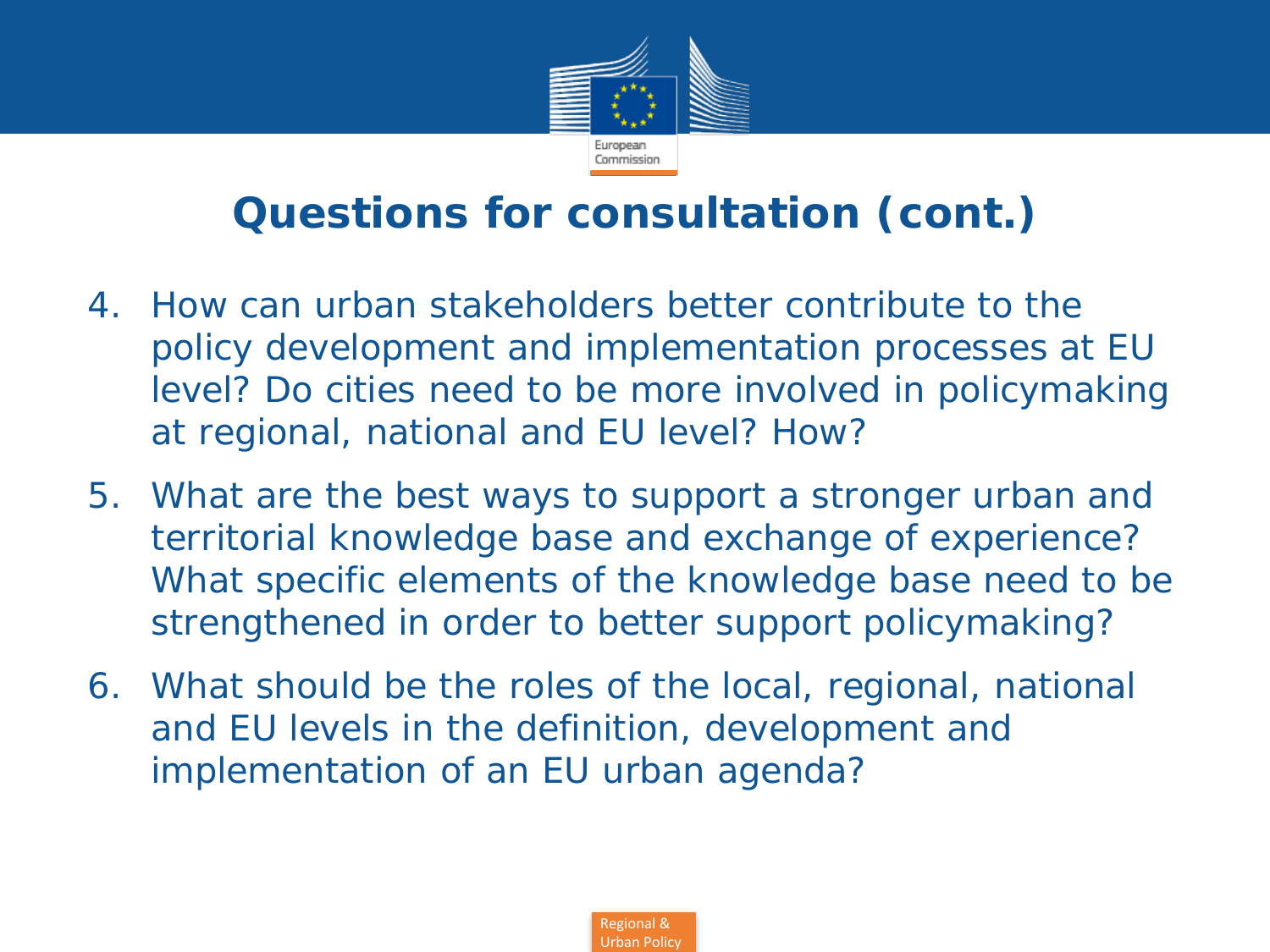

#### **Preliminary analysis**

- $\triangleright$  > 200 stakeholders have responded;
	- MS, capitals, city associations, cities; NGOs, private firms, individuals, …
- Broad agreement on the need for an EU urban agenda
	- improve coordination of policies
	- establish stronger links with citizens & improve their lives
	- improve implementation of agreed strategies, i.e., Europe 2020
	- address pressing societal challenges, e.g., carbon neutral economy

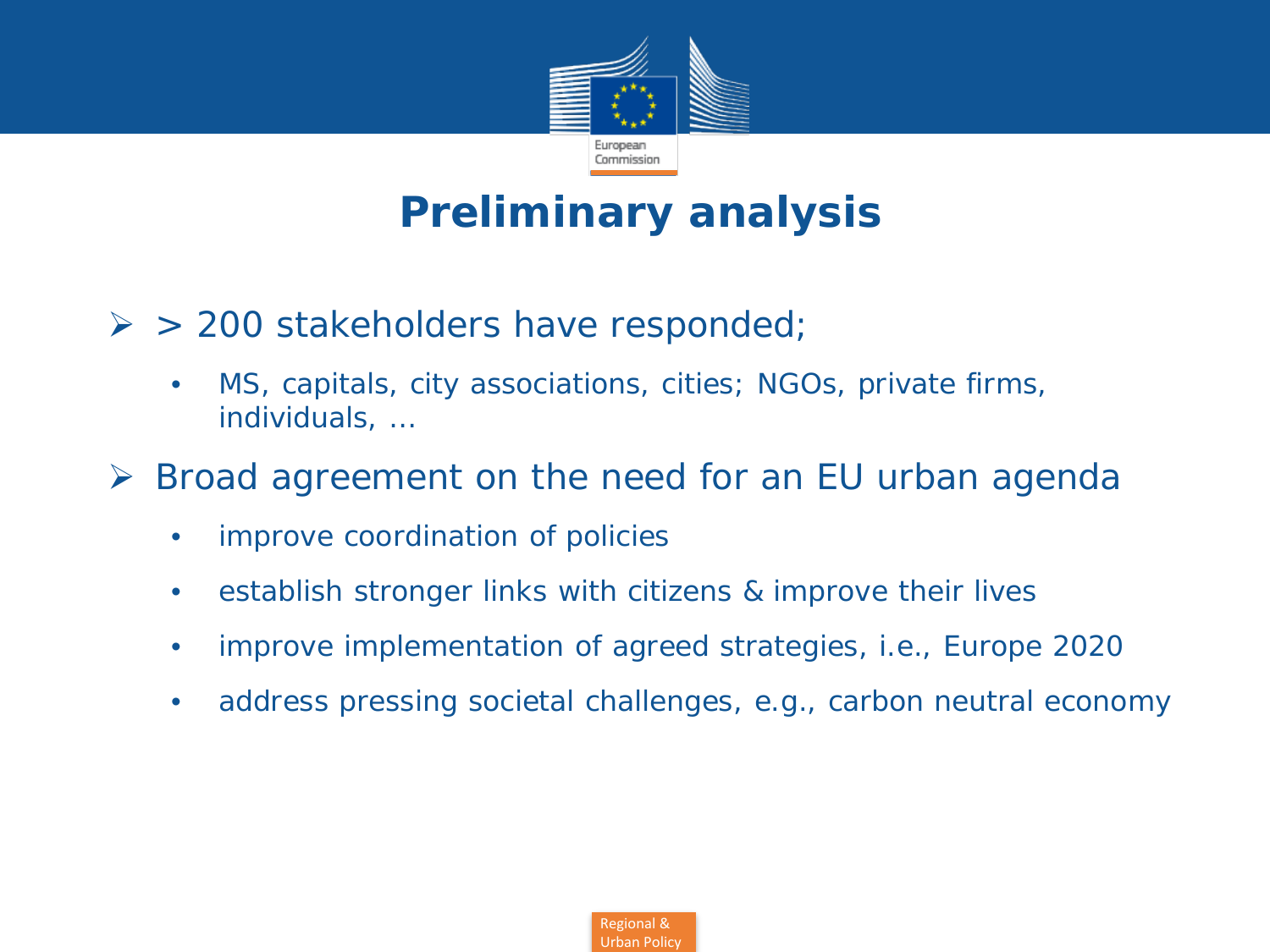

#### **Preliminary analysis (cont.)**

- Working method to ensure better involvement of cities in EU policy processes
- $\triangleright$  Focus on priorities of special relevance to EU & its cities especially linked to Europe 2020

*BUT*

- $\triangleright$  No new legislation, respect subsidiarity
- $\triangleright$  No one-size-fits-all solutions, not only for biggest cities

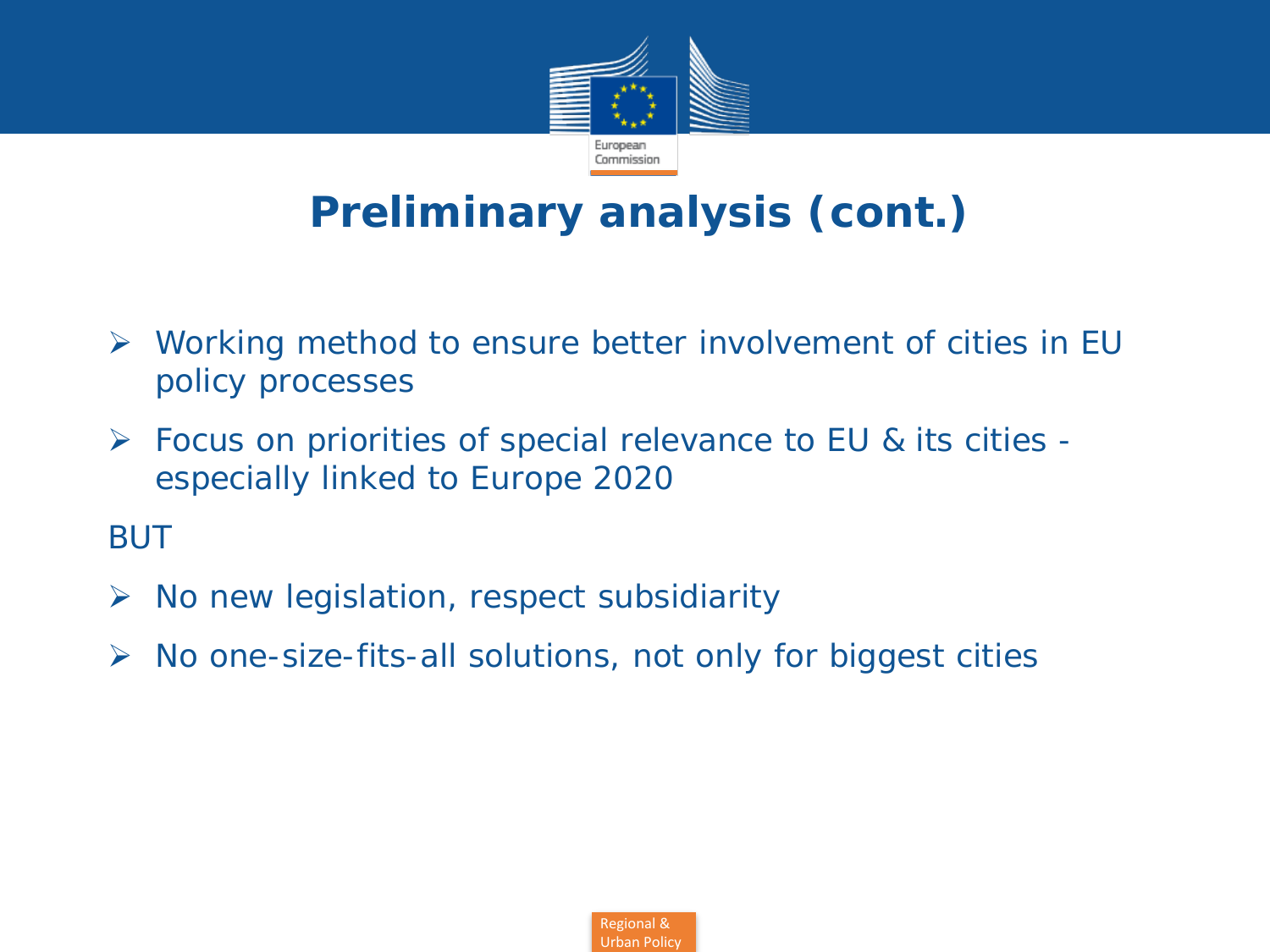

#### **Next steps**

- $\triangleright$  Report the results by the end of the year
- $\triangleright$  Input to the new Commission and the new European Parliament
- $\triangleright$  Feed the reflection on the future development of the Europe 2020 strategy

Need strong engagement from stakeholders to take the process forward!